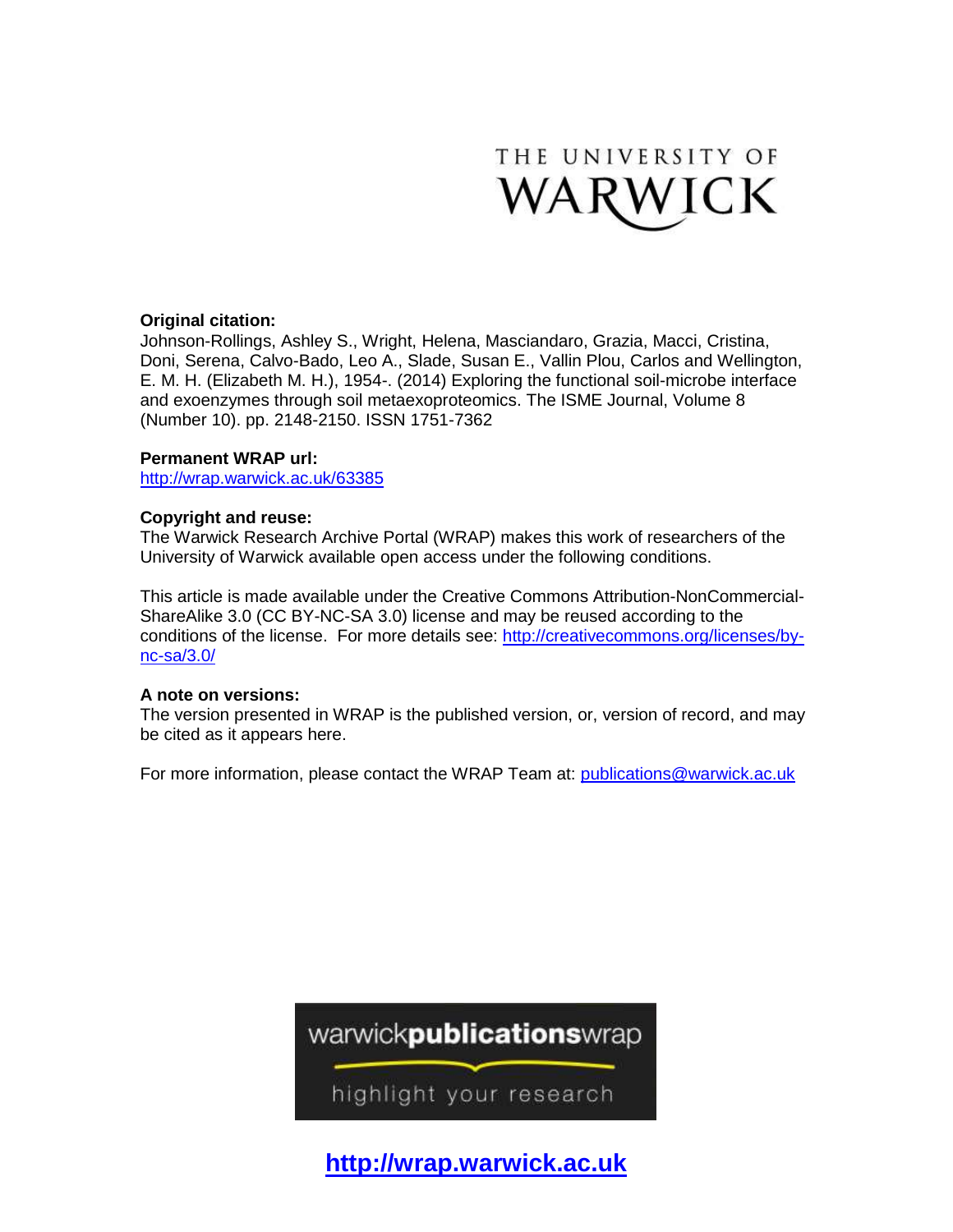[www.nature.com/ismej](http://www.nature.com/ismej)

# SHORT COMMUNICATION

# Exploring the functional soil-microbe interface and exoenzymes through soil metaexoproteomics

Ashley S Johnson-Rollings<sup>1</sup>, Helena Wright<sup>1</sup>, Grazia Masciandaro<sup>2</sup>, Cristina Macci<sup>2</sup>, Serena Doni<sup>2</sup>, Leo A Calvo-Bado<sup>1</sup>, Susan E Slade<sup>1</sup>, Carlos Vallin Plou<sup>3</sup> and Elizabeth MH Wellington<sup>1</sup>

<sup>1</sup>School of Life Sciences, University of Warwick, Coventry, UK; <sup>2</sup>Istituto per lo Studio degli Ecosistemi, CNR, Pisa, Italy and <sup>3</sup>Grupo de Biotecnología, CEIEB, IFAL, Universidad de La Habana, Havana, Cuba

Functionally important proteins at the interface of cell and soil are of potentially low abundance when compared with commonly recovered intracellular proteins. A novel approach was developed and used to extract the metaexoproteome, the subset of proteins found outside the cell, in the context of a soil enriched with the nitrogen-containing recalcitrant polymer chitin. The majority of proteins recovered was of bacterial origin and localized to the outer membrane or extracellular milieu. A wide variety of transporter proteins were identified, particularly those associated with amino-acid and phosphate uptake. The metaexoproteome extract retained chitinolytic activity and we were successful in detecting Nocardiopsis-like chitinases that correlated with the glycoside hydrolase family 18 (GH18) *chi* gene data and metataxonomic analysis. Nocardiopsis-like chitinases appeared to be solely responsible for chitinolytic activity in soil. This is the first study to detect and sequence bacterial exoenzymes with proven activity in the soil enzyme pool. The ISME Journal (2014) 8, 2148–2150; doi:[10.1038/ismej.2014.130;](http://dx.doi.org/10.1038/ismej.2014.130) published online 18 July 2014

Metaproteomics is an emerging technique for directly assessing cellular function and interactions within an environment. In complex environments such as soil, there is a vast dynamic range of microbial species abundance and protein expression levels. Data acquisition is biased towards highabundance proteins, for example, chaperonins, ribosomal proteins, elongation factors and ATP synthases [\(Benndorf](#page-3-0) et al., 2007; Dill et al.[, 2010](#page-3-0)). Removal of these intracellular proteins could allow access to functionally important low-abundance proteins in the soil enzyme pool and at the interface of cell and soil, the soil metaexoproteome.

Chitin provides one of the dominant sources of organic nitrogen in soil [\(Gooday, 1990](#page-3-0)) and chitinases are implicated in its mineralization in a wide range of contexts (Rhazi et al.[, 2000](#page-3-0); [Muzzarelli,](#page-3-0) [2011\)](#page-3-0), especially in nitrogen-poor soils [\(Olander](#page-3-0) [and Vitousek, 2000](#page-3-0)). The molecular diversity of chitinases in soil microbial communities has been studied ([Williamson](#page-3-0) et al., 2000; [Metcalfe](#page-3-0) et al., [2002;](#page-3-0) Hjort et al.[, 2010](#page-3-0)) but very few have focused on the functional contributions of members of the chitinolytic bacterial community. We report here the first attempt to recover and analyse extracellular proteins in soil adopting a novel approach to extract

the metaexoproteome. Our data indicate that one actinobacterial group was disproportionately responsible for chitin breakdown.

Soil was sampled from an island off the north coast of Cuba known for its high biodiversity and wide range of chitinolytic bacteria ([Williamson](#page-3-0) et al.[, 2000](#page-3-0); [Williamson, 2001\)](#page-3-0). Microcosms were constructed and amended with 1% crude crab shell  $(\alpha$ -chitin) or squid pen ( $\beta$ -chitin) to enrich the microbial community, an unamended control was included for the 16S rRNA gene metataxonomic analysis (Supplementary Method S1). Community DNA was extracted and sequenced on a 454 GS FLX instrument with titanium reagents (Roche, Basel, Switzerland) using eubacterial primers Gray28F and Gray519R (Dowd et al.[, 2008\)](#page-3-0) and GH18 Group A chi primers GASQF and GASQR ([Williamson](#page-3-0) et al., [2000\)](#page-3-0); the data were analysed with the bioinformatics package QIIME ([Caporaso](#page-3-0) et al., 2010) (Supplementary Method S2). The metaexoproteome extraction is a modification of [Masciandaro](#page-3-0) et al. [\(2008\)](#page-3-0). In brief, 100 g soil was gently agitated with a  $K_2SO_4$ -based extraction solution (1:3 w/v) then the solid fraction and cells removed by centrifugation and filter sterilization before dilution  $(3:1 \text{ v/v})$  with  $18.2 \text{ M}\Omega \text{ cm}$  water and dialysis overnight. The retentate was concentrated to a final volume of  $\sim$ 1 ml by ultrafiltration and using a centrifugal concentrator for direct loading onto a one-dimensional SDS–polyacrylamide gel electrophoresis gel. Gel-dependent nanoflow liquid chromatography-tandem MS (nanoLC-MS/MS) analysis was

Correspondence: EMH Wellington, School of Life Sciences, University of Warwick, Coventry CV4 7AL, UK. E-mail: [e.m.h.wellington@warwick.ac.uk](mailto:e.m.h.wellington@warwick.ac.uk)

Received 16 May 2014; accepted 3 June 2014; published online 18 July 2014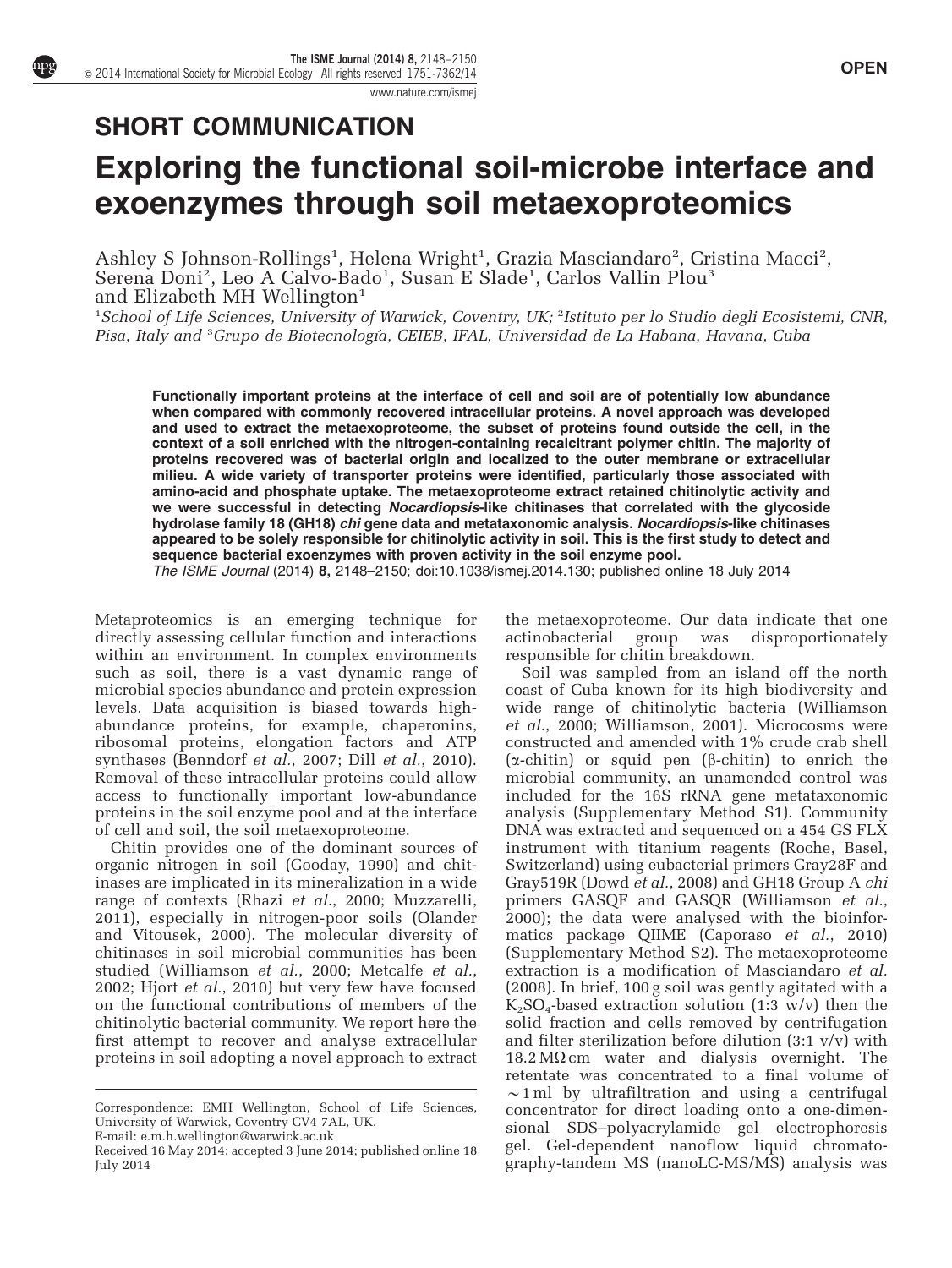performed and the resultant Micromass peak list files interrogated with the NCBInr database using the MASCOT search engine (Matrix Science, London, UK). The full list of proteins was filtered to remove the few eukaryotic proteins and hits with  $\langle 2 \rangle$  significant unique peptides (Supplementary Methods S3 and S4).

To successfully target the metaexoproteome, cell integrity must be maintained. Minimal cell lysis during the extraction was demonstrated experimentally by spiking soil with *Escherichia coli* overexpressing His-tagged phosphoribosyl isomerase A in the cytoplasm and attempting to detect the Histag in the extract by western blot (Supplementary Method S5), as no protein was detected we believe the method did not lyse cells. The majority of 52 recovered proteins were Gram-negative in origin and attributed to the extracellular fraction or outer membrane (Supplementary Tables S1 and S2). Across both amendments, 73% of proteins were predicted to have a signal peptide [\(Nielsen](#page-3-0) et al., [1997\)](#page-3-0), 13% to have transmembrane helices [\(Sonnhammer](#page-3-0) et al., 1998; Krogh et al.[, 2001](#page-3-0)), 17% to be TRAP transporters and 52% to be ABC transporters. These features are suggestive of export or being membrane bound and indicate that the metaexoproteome is representing the functional interface between cell and environment. In vitro secretomes commonly feature a similar range of TRAP and ABC transporters in addition to selected extracellular enzymes depending on the enrichment (Adav et al.[, 2010](#page-3-0); [Christie-Oleza and Armengaud,](#page-3-0) [2010; Christie-Oleza](#page-3-0) et al., 2012). The only extracellular enzymes identified were chitinases.

Recovered proteins were affiliated with three phyla, Proteobacteria, Actinobacteria and Bacteroidetes, this correlated well with the 16S rRNA gene data set (Figure 1). Only two genera dominated the metaexoproteome, both in terms of number of proteins recovered and protein abundance measured by emPAI [\(Ishihama](#page-3-0) et al., 2005), the actinomycete Nocardiopsis and the rhizobiale Nitratireductor. Approximately 17% of the identified proteins were matched to Nocardiopsis. The family Nocardiopsaceae was undetected in the unamended 16S rRNA gene data set but was one of the few actinobacterial groups to increase in abundance with  $\alpha$ -chitin amendment, accounting for 3.7% of the community.

The majority of proteins were related to the transport and metabolism of amino acids, carbohydrates and inorganic ions, namely phosphate and phosphonate. Two GH18 chitinases were identified by peptides from within their catalytic domains, ChiA from Nocardiopsis lucentensis and N. dassonvillei (Supplementary Table S1). Corresponding Nocardiopsis chiA-like sequences were identified in the GH18 chi gene pyrosequencing data set (Figure 1). Nocardiopsis chitinases have been shown to have chitinolytic activity against  $\alpha$ - and  $\beta$ -chitin [\(Tsujibo](#page-3-0) et al., 2003) and to be capable of fast and complete degradation of crystalline chitin in liquid media ([Sorokin](#page-3-0) et al., 2012).

A fluorogenic chitinase assay (Sigma-Aldrich, St Louis, MO, USA) was performed on the extracts from a-chitin-amended microcosm soil and metaexoproteome (Supplementary Method S6). Both extracts showed activity against the monomeric substrate but the metaexoproteome extract had proportionally higher activity against the more representative di-NAG and tri-NAG substrates. It is probable that the chitinase activity detected in the metaexoproteome extract is attributable to the Nocardiopsis chiA-like chitinases detected in the sequenced aliquot of the extract and represents the first example of an active exoenzyme extracted, assayed and sequenced from a soil.

The efficiency of mass spectrometry via in-gel digestion would preclude recovery of lowabundance peptides. Nocardiopsis-like proteins



Figure 1 A visual summary of the assigned bacterial community structure, recovered metaexoproteome community and GH18 chi gene taxonomic matches for the combined a- and b-chitin-amended soil. For clarity, low-abundance taxa have been grouped under 'Other' and for the GH18 chi gene pie chart Stenotrophomonas, Amycolatopsis and Verrucosispora are not labelled as each account for <0.06% of their respective class segment.